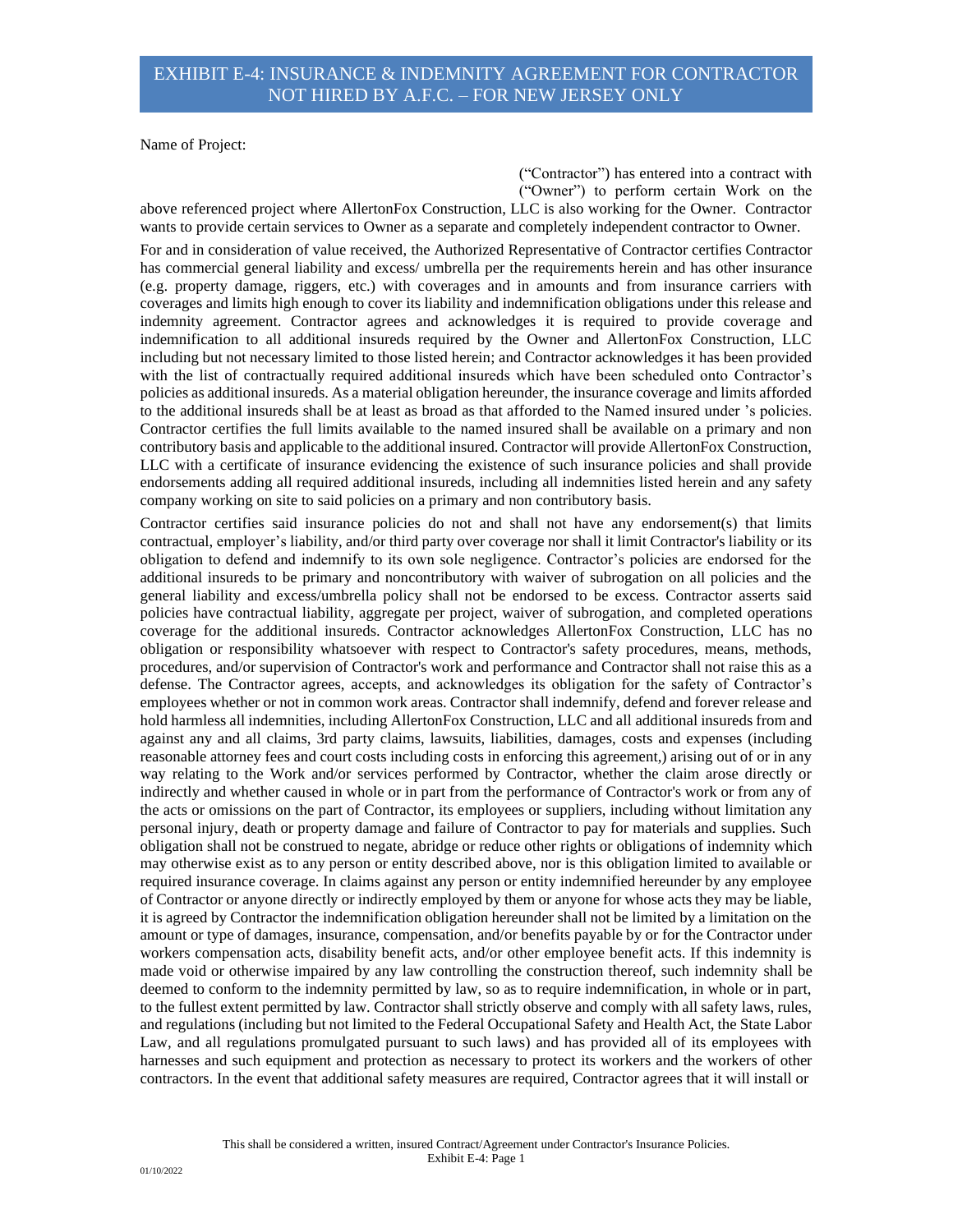procure such additional safety measures at its sole expense. To the fullest extent permitted by law, Contractor shall hold harmless, indemnify and defend against all losses, claims, fines, or expenses, including but not limited to attorney's fees, resulting from the enforcement of these laws and for related acts of its officers, employees, subcontractors, suppliers, and materialmen. The indemnity provided by requirements contained herein shall be in addition to and not in limitation upon any rights of common law indemnity. It is agreed and acknowledged this agreement shall be considered an insured agreement under Contractor's insurance policies. Contractor has submitted this release and indemnity agreement along with its certificate of insurance listing AllertonFox Construction, LLC as an additional insured and all other required additional insureds with copies of the required additional insured endorsements and the Acord Addendum NO. 855.

Please produce separate Certificate(s) of Insurance for this project as detailed below:

### **CERTIFICATE# 1:**

**Certificate Holder:** AllertonFox Construction LLC 121 W 27<sup>th</sup> Street, Suite 902 New York, NY 10001

**RE:** All Operations (AFC Job#: )

#### **Additional Insureds:**

## **CERTIFICATE# 2 (IF APPLICABLE):**

**Certificate Holder:**

**RE:** All Operations

**Additional Insureds:**

#### **MINIMUM INSURANCE REQUIREMENTS FOR ALL CERTIFICATES:**

| <b>MINIMUM</b> Amount of Insurance:                          |             |
|--------------------------------------------------------------|-------------|
| Workmen's Compensation                                       |             |
| <b>Employers Liability</b>                                   | \$1,000,000 |
| State of New York and Broad Form (all state endorsement)     |             |
| US Longshoreman's and Harbor Workers Act (when required)     |             |
| Maritime and Federal Employers Liability Act (when required) |             |
| Comprehensive General Liability                              |             |
| Each Occurrence Limit                                        | \$2,000,000 |
| Bodily Injury, Personal Injury, Property Damage &            |             |
| Advertising Injury Limit (Per Occurrence)                    | \$2,000,000 |
| General Aggregate Limit (Per Project)                        | \$4,000,000 |
| Products & Completed Operations Aggregate Limit              | \$4,000,000 |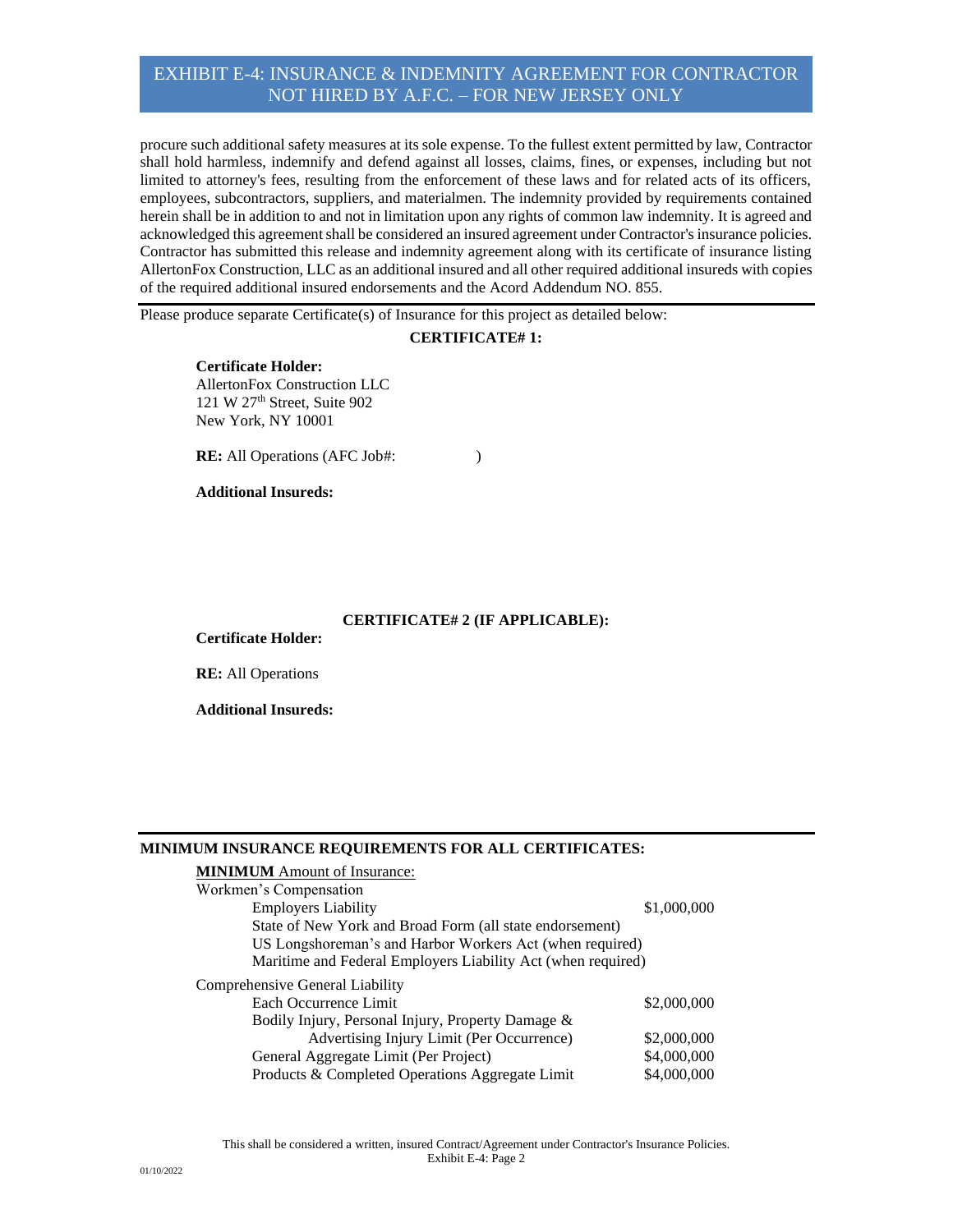Coverage: Independent Contractors Protective Completed Operations Broad Form Property Damage Broad Form Contractual Liability Explosion Collapse Underground Property Damage Personal Injury Contractual Liability Exclusions Deleted Contractual Liability for Personal Injury Applies Umbrella/Excess Liability (Limits vary based on GC's and/or Building's requirements) With per project limits not less than those specified herein or the policy limits, whichever is greater MINIMUM Limits if No Crane, Lift, or Hoist \$5,000,000 MINIMUM Limits if Crane, Lift, or Hoist  $$10,000,000**$ \*\* UNLESS AGREED OTHERWISE IN WRITING \*\* Business Automobile Liability Bodily Injury & Property Damage (combined single limit) \$1,000,000 No fault liability as required by statute

All Owned, Leased, Non-Owned and Hired Auto Liability coverage

## **Section I – Insurance:**

- 1. Before commencing the Work and until completion and final acceptance thereof by Contractor, Subcontractor shall obtain and maintain, at its expense, with limits no less than those specified herein per project or their policy limits, whichever is greater, all from companies and in form and substance acceptable to Contractor and their underwriters. We reserve the right to request, in addition to certificates of insurance, complete copies of insurance policy(s) for the purpose of confirming validity of coverage as well as to view the exclusions and endorsements therein. Subcontractor shall provide insurance by insurance carriers rated "A- VIII" rated or better
- 2. Unacceptable Endorsements & Exclusions: Any form of New York Labor Law Exclusion or Limitation is prohibited. This includes but is not necessarily limited to: Action-Over Exclusions, Amendments to Employer's Liability Contractual Liability Giveback, Occupational Disease Exclusions, NY State Exclusions, or any other amendment, condition, endorsement or exclusion with the intent or purpose to limit claims related to NY Labor Law. Any form of height restrictions or residential work exclusions are prohibited.
- 3. Policy shall contain terms, conditions, and coverages not more restrictive than AllertonFox's insurance in the context of any claims to which this insurance applies.
- 4. Damages recoverable by AllertonFox Construction in any action shall not be limited by the amount of coverage specified in the insurance policy or policies, but shall be the amount of actual damages recoverable by law.
- 5. Commercial General Liability (CGL) Requirements: Additional Insured Endorsement CG2026 07/04 or an endorsement providing equivalent coverage for Ongoing Operations, Primary & Non-Contributory, Waiver of Subrogation, Per Project Aggregate
- 6. Commercial Umbrella or Excess Liability Requirements: Coverage must include as insureds all entities that are additional insureds on the CGL, Primary & Non-Contributory, Waiver of Subrogation.
- 7. Commercial Umbrella or Excess Liability coverage being excess over primary GL, Auto and Employers Liability.
- 8. Auto Liability Requirements: Additional Insured, Primary & Non-Contributory, Waiver of Subrogation
- 9. Workers Compensation Requirements: Waiver of Subrogation applies to NY
- 10. State Disability (DBL) in accordance with the statutory laws of the State of New York and /or other States as required by law.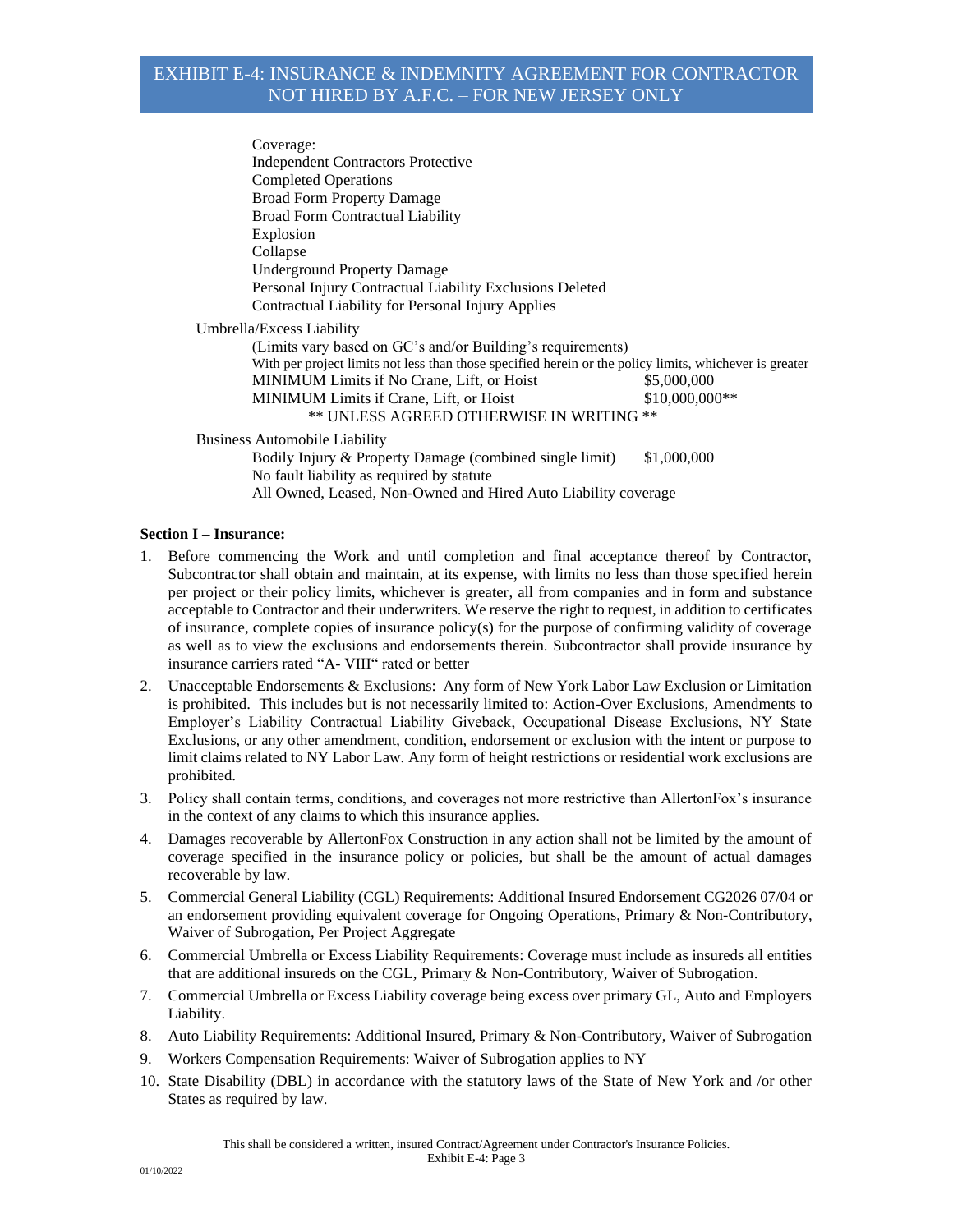- 11. Coverage shall provide and encompass at least the following:
	- a) Blanket Contractual Liability covering all Indemnity Agreements.
	- b) Coverage written on an occurrence form.
	- c) CGL and Umbrella/Excess Policies to include Additional Insured coverage for ongoing operations naming the General Contractor, it's employees, agents, assigns and other Indemnified Parties as required.
	- d) CGL, Auto, Umbrella/Excess and WC Policies to include Waiver of Subrogation in favor of General Contractor, its employees, agents, assigns and other Indemnified Parties as required.
	- e) CGL, Umbrella/Excess Policies to include Primary and Non-Contributory wording in favor of General Contractor, its employees, agents, assigns and other Indemnified Parties as required.
	- f) The CGL general aggregate limit must apply on a per project basis.
	- g) There is to be no exclusion relating to injury to employees, subcontractors or employees of subcontractors (Labor Law 240/241).
	- h) If Subcontractor hires its own Sub-subcontractors, such Sub-subcontractors must provide and maintain the same coverage's as specified herein.
- 12. Coverages written on an occurrence basis shall be maintained without interruption from date of commencement of the Subcontractor's work until expiration of the applicable statute of limitations relating to latent defect in construction of or improvement to real property of the state in which the work is performed.
- 13. Certificates of Insurance acceptable to the Contractor shall be filed with the Contractor prior to commencement of the subcontractor's work and contain a provision that coverage afforded under the policies will not be canceled or allowed to expire until at least 30 days' prior written notice has been given to the Contractor. If any of the foregoing insurance coverage are required to remain in force after final payment and are reasonably available, an additional certificate evidencing continuation of such coverage shall be submitted with the final application for payment as required. If any information concerning reduction of coverage is not furnished by the insurer, it shall be furnished by the Subcontractor with reasonable promptness according to the Subcontractor's information and belief.
- 14. Waivers of Subrogation. The Contractor and Subcontractor waive all rights against (1) each other and any of their Subcontractors, Sub-subcontractors, agents and employee, each of the other, and (2) the owner, the Architect, the Architect's consultants, separate contractors, and any of their subcontractors, sub-subcontractors, agents and employees for damages caused by fire or other perils to the extent covered by property insurance provided under the Contract or other property insurance applicable to the Work except such rights as they may have to proceeds of such insurance held by the Owner as fiduciary. The Subcontractor shall require of the Subcontractor's Sub-subcontractors, agents and employees, by appropriate agreements, written where legally required for validity, similar waivers in favor of other parties enumerated herein. If possible, the policies shall provide such waivers of subrogation by endorsement or otherwise. A waiver of subrogation shall be effective as to a person or entity even though that person or entity would otherwise have a duty of indemnification, contractual or otherwise, did not pay the insurance premium directly or indirectly, and whether or not the person or entity had an insurable interest in the property damaged.

### **Section II – Indemnification:**

To the fullest extent permitted by law, the Subcontractor agrees to defend, indemnify and hold harmless the Contractor, the owner, and any other party whom the Contractor has agreed to defend, indemnify and hold harmless, as well as each of their officers, directors, partners, agents, servants, employees, successors and assigns ("indemnitees") from and against any and all claims, damages, losses, costs and expenses of any kind, including but not limited to attorney's fees, incurred by reason of any liability for damage because of bodily injury, including death resulting from such injuries, or property damage to real and personal property of any kind whatsoever, sustained by any person or persons, whether employees of the Subcontractor or otherwise, resulting from, arising out of or occurring in connection with the performance of the work provided for in this contract, together with any change orders or additions to the work included in the contract.